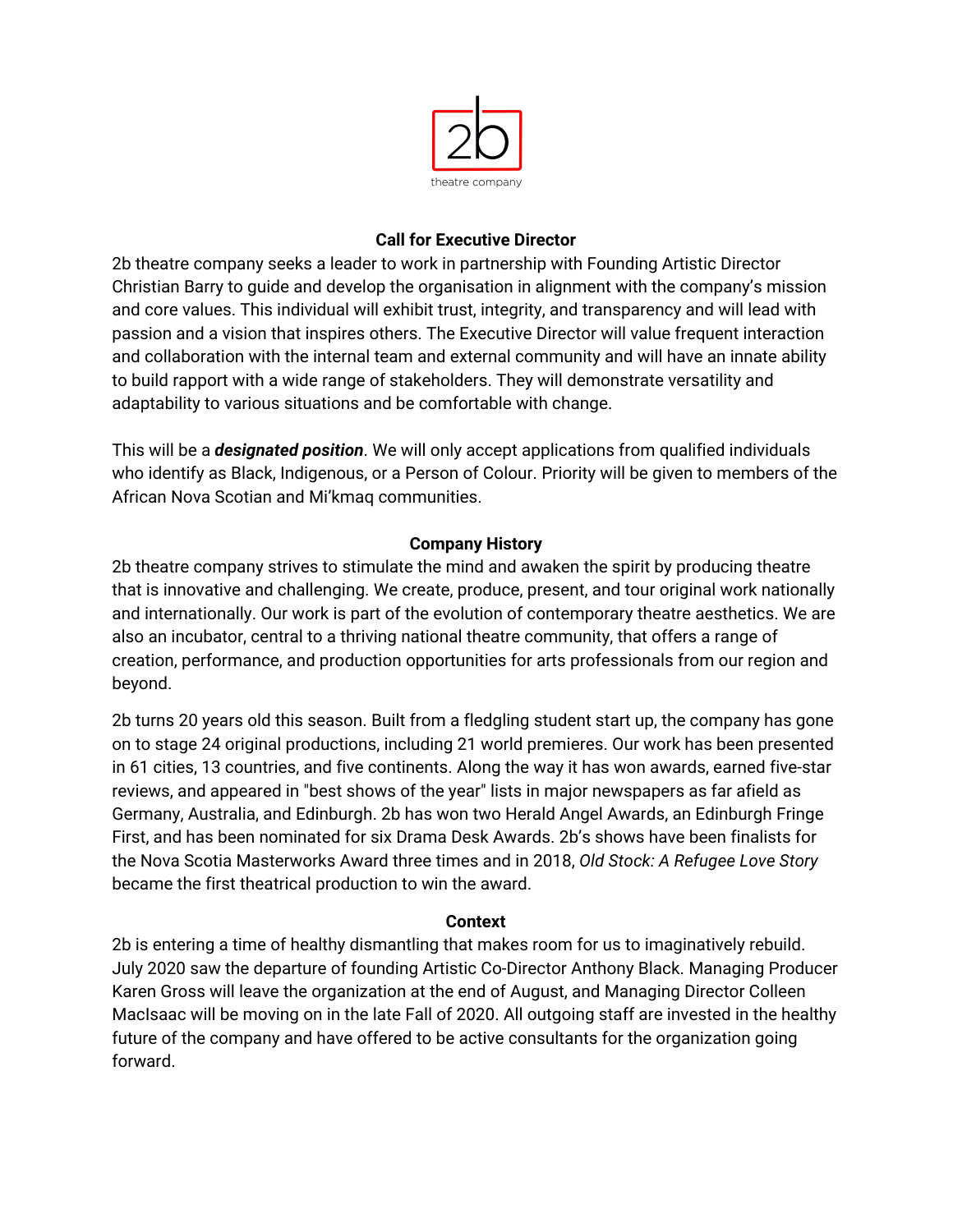2b is committed to divesting from white supremacy culture. We are investigating the ways we as an organization perpetuate systemic racism and other patterns of oppression. This internal work of dismantling and divesting has begun and will continue in the fall with support from external consultants. The incoming Executive Director will have the opportunity to participate fully in redesigning organisational structures and the processes that underlie the operations of the company.

*On programming and artistic intentions:* Theatre provides a space where we can model our best (and worst) selves in pursuit of deeper compassion for all people. We believe that a multitude of fully-embodied diverse voices involved in the process of creating the work makes for richer, better art; more perspectives lead to more complexity, texture, and nuance. 2b is committed to developing and programming works from a diverse range of vital voices.

## **Responsibilities**

The job responsibilities for this role shift significantly in a pandemic vs non-pandemic context. We are seeking a candidate with a majority of the key skill sets and the flexibility to adapt to changing circumstances. 2b is committed to supporting the successful candidate with professional development in relevant areas.

This role reports to the Board of Directors and works in partnership with the Artistic Director.

The successful candidate must possess:

- The capacity to lead with vision, care, and integrity
- Financial acumen
- Collaborative spirit
- Passion for theatre
- Knowledge of non-profit organizations, ideally arts organizations
- Strong communication skills (writing, speaking, and listening)
- Well-developed interpersonal skills (with staff, artists, board, funders, audience, and partners)
- Critical and strategic thinking skills

The successful candidate will lead, supported by the Artistic Director and staff:

- Operations Management, ensuring the efficient administration of day-to-day activities, delegating duties as required
- Financial Management and Analysis to ensure organisational health.
- Support to the Board of Directors in their Governing and Advocacy functions, including strategic planning and policy development
- Human Resource Management for staff and artistic collaborators, including contract negotiations, professional development planning and implementation, and relationship building